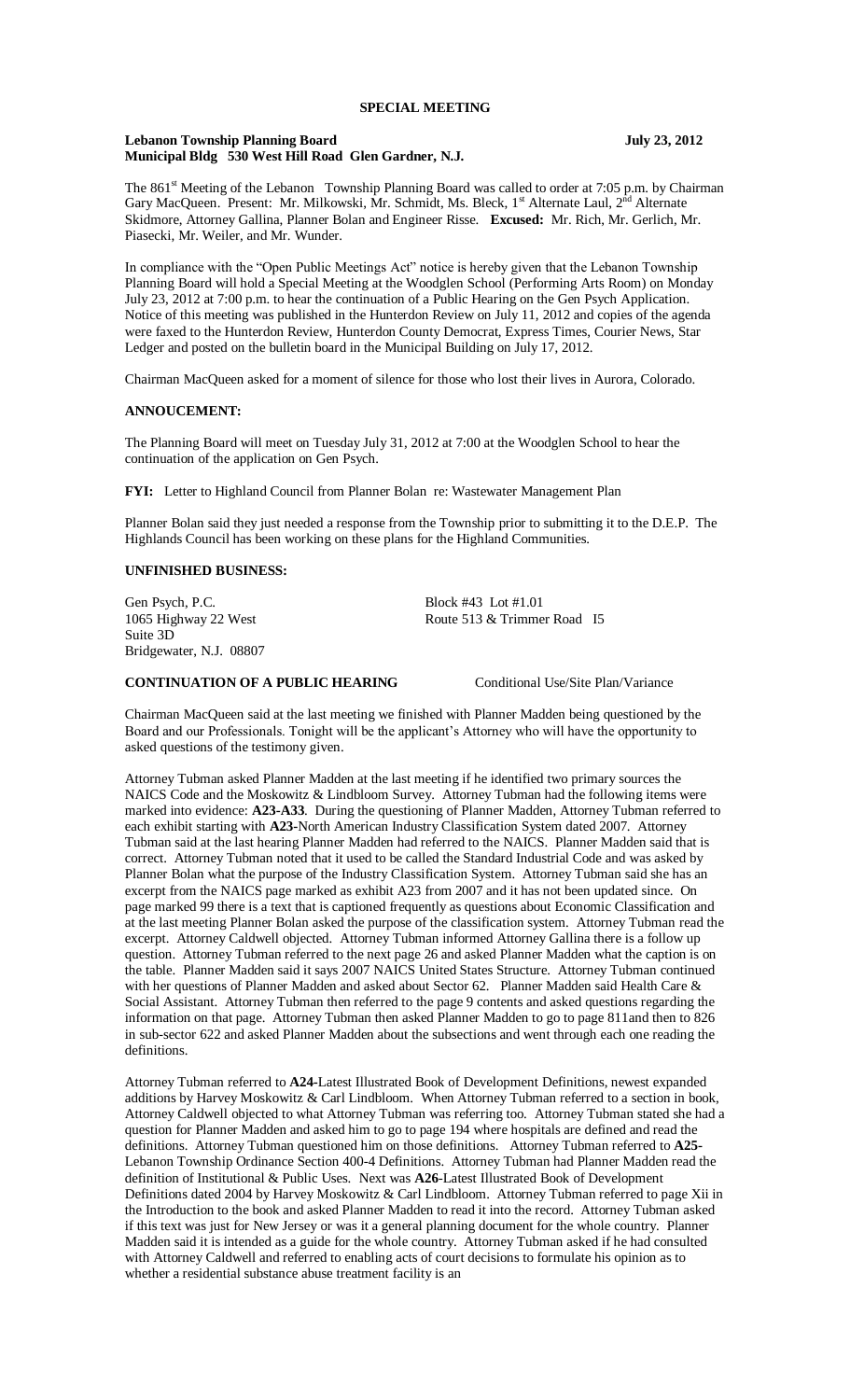institutional use. Attorney Caldwell objected to the question and instructed Planner Madden not to answer. Attorney Tubman said she didn't ask what was discussed but did he discuss it. Attorney Caldwell said it is the same thing. Attorney Tubman moved to her next question, referring to the State Enabling Acts and Court Decisions. Attorney Tubman referred to **A27-**N.J. Statutes, 2012 Compact Edition Statutes Titled 18A-29. referring to the first page of the Statute, N.J. Statute 26:2G 37 and Chapter 2H and asked Planner Madden for the name of this chapter. Planner Madden said "Health Care Facilities, Health Care Facilities Planning Act". Attorney Tubman noted it is N.J.S.A. 26H-2 Attorney Tubman referred to **A28-**NJ Statutes 2011 Compact Edition Residential Health Care Facilities Titles 30-39. Attorney Tubman referred to Subtitle 7 Private Institutions and to Sub-Chapter 11A-1 captioned "Residential Health Care Facilities". Planner Madden was asked to read the definition into the record. Attorney Tubman referred to **A29-**NJ Administrative Code Title 8 and asked Planner Madden to read the section under G. Then referred to Chapter 43G "Hospital Licensing". Attorney Tubman referred to Planner Moskowitz enabling statutes and asked Planner Madden if he knew of the enabling statutes for inclusion, exclusion or the definition of residential substance abuse treatment facilities. Planner Madden said no.

Attorney Tubman referred to **A30** a case entitled "Board of Adjustment of the City of Orange which is entitled Scerbo vs Board of Adjustment of City of Orange. It is 121N.J. Super .378. Attorney Tubman asked Planner Madden to go to page 384 and read the definition. Attorney Caldwell objected for lack of relevance. Attorney Gallina said Attorney Tubman is only referring to a Superior Court case that appears to have ruled on a similar issue and the question is proper. Planner Madden referred to "Nonprofit Institutions" and was asked to read the definition. Attorney Tubman asked if that ordinance was more restrictive then the adopted Lebanon Township Ordinance and does it allow for profit institutions. Planner Madden said no because it is limited to non-profit. Attorney Tubman referred to the court's dictum on page 4. Attorney Caldwell objected and Attorney Gallina noted Attorney Tubman was referring to a legal opinion. Attorney Caldwell said Attorney Tubman was referring to a "dictum" which is nothing more than a musing of a particular judge or group of judges as to what might be additional thought. Attorney Gallina responded stating the question is proper. Attorney Tubman said it supports the original report and that it calls a "proposed residential narcotic rehabilitation and treatment center" and asked Planner Madden to continue reading from that point. Planner Madden said the proposed residential narcotic rehabilitation and treatment center is a "hospital" and qualifies as an "institutional" use under the terms of the ordinance. Planner Madden went on to say "The parties concede that D.A.R.E. is governed by the provisions of N.J.S.A. 26:2G-21. The statute defines the term "narcotic and drug abuse treatment center" as used in the legislation to mean any establishment, facility or institution, public or private, whether operated for profit or not, which primarily offers or purports to offer, maintain or operate facilities for the residential or outpatient diagnosis, care, treatment or rehabilitation of two or more nonrelated individuals who are patients as defined herein excluding, any hospital or mental hospital otherwise licensed by Title 30 of the revised Statutes.

Attorney Tubman asked Planner Madden if the court concluded that a residential narcotics/residential treatment facility is both a hospital and an institutional use under a more restrictive ordinance than Lebanon Township's. Planner Madden said he didn't know since he hadn't read the content. Attorney Tubman asked Chairman MacQueen if they could take a break so Planner Madden could read the decision by the court. Chairman MacQueen announced that the board will take a recess at this time 7:45 p.m.

When the board reconvened at 7:58 p.m. Attorney Tubman continued with her questioning of Planner Madden. Planner Madden said from reading the document, it supports the contention that this should be a Board of Adjustment case. Attorney Tubman said under the old planning act when applications where bounced from board to board, but the determination was that the use was both a hospital and an institution. Planner Madden said yes that is what it appears. Attorney Tubman referred to next exhibit **A33.** Attorney Caldwell objected since they haven't had the chance to review the exhibit. Attorney Tubman said it was offered for the very limited purpose of Section 7 which is brief. Attorney Tubman referred to her next exhibit **A31**-Lebanon Township definition section for Conditional Uses and referring to Section 400-11A. Attorney Tubman read into the record the definition of Conditional Use and asked Planner Madden if at the last hearing he spoke to the validity of this introduction to the ordinance. Planner Madden said yes. Planner Madden said he provided testimony that indicated this particular use would substantially impair the use and enjoyment of the surrounding properties and substantially impairs the character of the surrounding area and a substantial adverse effect on the surrounding properties. Attorney Tubman said isn't that a D Variance. Attorney Caldwell answered yes and said this is the position that was taken that the application belongs before the Board of Adjustment. Attorney Gallina interjected stating that the question was for Planner Madden. Attorney Tubman concurred.

Attorney Tubman said this was why she introduced A33 as an exhibit. **A33**-case called Lincoln Heights Association vs Township of Cranford Planning Board. Attorney Tubman said this is 314 N.J. Super 366 from a 1998 decision under the current MLUL. In Section 7 it addresses a section of the Township Ordinance which appeared to require a Conditional Use Application to prove negative criteria which the court concludes was invalid. Attorney Tubman continued to question Planner Madden on Exhibit A33. During the questions, Attorney Tubman referred to the application before the board and said is it not the applicant's burden and the burden was emphasized at the last meeting to show this proposed use meets the conditions of the conditional use and solely those conditions. Planner Madden responded and said there is another provision and that is you have to get Site Plan approval. Attorney Tubman said yes but before Site Plan approval, you need to meet lot size, lot coverage, setbacks and the criteria of the Conditional Use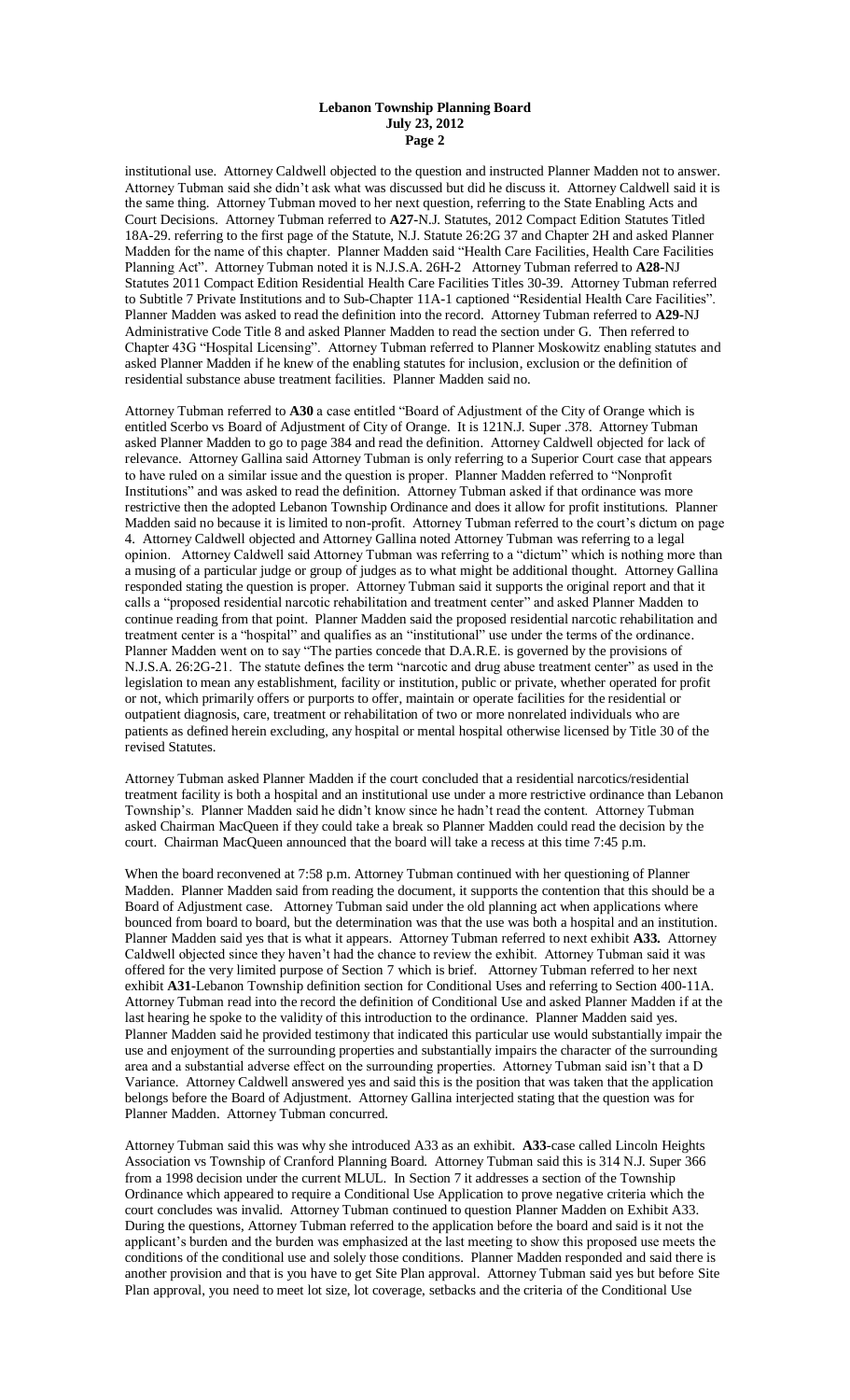Standards. Planner Madden said whether or not this meets the institutional use criteria that's why we are here. Attorney Tubman said that is a different issue. Planner Madden said that is one of the issues. Attorney Tubman said institutional and public uses require a minimum lot area of 5 acres, correct. Planner Madden said yes. Attorney Tubman asked Planner Madden if he agreed that we have to meet the conditional use conditions only. Planner Madden said yes very minimal conditions. Attorney Tubman asked Planner Madden if he agreed that the court did not apply and did not require the Board to consider the negative criteria. Planner Madden told Attorney Tubman that she was referring to negative criteria and that he talked about the Site Plan and the appropriateness. Attorney Tubman said that wasn't her question. The question was do you agree that we have to meet the conditional use conditions only. When Planner Madden responded, Attorney Tubman said again that was not her question and stated didn't the court say that the negative criteria are inapplicable for conditional use. Planner Madden said yes. Attorney Tubman said she needed to get two more exhibits marked into evidence.

At this point, Attorney Tubman referred to Exhibit **A34**-Fallone Properties vs Bethlehem Township Planning Board. In this case which was decided by the Appellate Division 2004 which stands for the proposition that a Township and its boards are in the position to interpret their own ordinances. It stands for the proposition that a Planning Board may interpret its own ordinance. Attorney Tubman referred to testimony by Planner Madden which stated "to find an interpretation of the ordinance you first go to the Zoning Officer", Planner Madden said yes. Attorney Tubman asked where that is stated in the MLUL the obligation to go to the Zoning Officer. Planner Madden said he found it in the Lebanon Township Ordinance. Attorney Tubman asked again, where is it in the MLUL that the applicant must go to the Board of Adjustment and cannot go to the Planning Board. Planner Madden said he didn't recall. During the questioning, Attorney Caldwell objected. Attorney Gallina said Attorney Tubman is asking Planner Madden where it states in the MLUL or the Lebanon Township Ordinance that you have to go to the Zoning Officer before going to the board. Chairman MacQueen said he would like to here Planner Madden's response to the question. Planner Madden noted 40:55D-70 "the Board of Adjustment shall have the power to hear and decide appeals where it is alleged by the appellant that there is error in any order, requirement, decision or refusal made by an administrative officer based on or made in the enforcement of the zoning ordinance. The discussion on this subject continued. Attorney Tubman then asked if it was the responsibility of the Zoning Officer to examine all applications for permits and that the Zoning Officer is the person who must be approached if there is no underlying site plan or subdivision. Planner Madden said no, that it was his understanding that the Zoning Officer examines all applications. Attorney Tubman asked if it was the obligation of the Zoning Officer to look at an application once it has been filed. Planner Madden's did not respond to Attorney Tubman's question. Attorney Tubman again asked if it was the obligation to go to the Zoning Officer before filing an application. Planner Madden said he didn't know whether or not you are obligation to go to the Zoning Officer first.

At this point Attorney Tubman referred to **A32**-Superior Court of New Jersey Law Division, Ambielli vs Township of Lebanon Planning Board and Gen Psych and referred to the certification by Planner Madden which states "Although in my experience the Planning Board does from time to time need to interpret the provisions of an ordinance and in this particular instance it is my opinion that the Planning Board would be compelled to take extensive testimony at the Board level". Planner Madden said it talks about interpreting the provisions of an ordinance. Attorney Tubman asked "does it not assume that the Planning Board can interpret its ordinances". Attorney Caldwell objected. Attorney Gallina said Attorney Tubman is trying to narrow the language to the Planning Board and clarifying that the Planning Board can interpret an ordinance. Attorney Tubman referenced two components, one is the Planning Board can interpret it's ordinance and second if it is significant there must be testimony before a Planning Board and that is the question for Planner Madden. Attorney Caldwell objected. Chairman MacQueen said he would like to hear the answer. Planner Madden said the Planning Board has from time to time the need to interpret the provisions of an ordinance.

Attorney Tubman referred to her last exhibit **A35**-DePetro vs Township of Wayne Planning Board which is an Appellate Division case that was decided in February 2004. Attorney Tubman said this is a case that the Planning Board very clearly interpreted the ordinance. Attorney Caldwell asked if the board could take another recess in order for Planner Madden to familiarize himself with the case. Chairman MacQueen announced that the board will take a recess at this time 8:45 p.m. When the board reconvened at 9:00 p.m. Attorney Tubman asked questions of Planner Madden of the court case. During the questioning, Attorney Tubman asked Planner Madden if the Planning Board not the Board of Adjustment made a determination that the use was permitted in the zone. Planner Madden said yes. Attorney Tubman asked if there was anything in the MLUL or the Lebanon Township ordinance that takes the power of N.J.S.A. 40:55D-70b to interpret the ordinance and transfer that to the Planning Board from the Board of Adjustment. Planner Madden said no.

Attorney Tubman asked if the Zoning Officer gave an erroneous determination that the use was permitted, does that create jurisdiction in the Planning Board or would the Planning Board's jurisdiction decision be overturned on appeal. Attorney Caldwell objected to the question. Attorney Gallina said the question is permitted. Attorney Tubman continued with her questions of Planner Madden. Attorney Tubman then referred to the court decision regarding the Gen Psych application. Attorney Caldwell said Judge Buchsbaum sent them to the Planning Board denying their order to show cause be saying there was an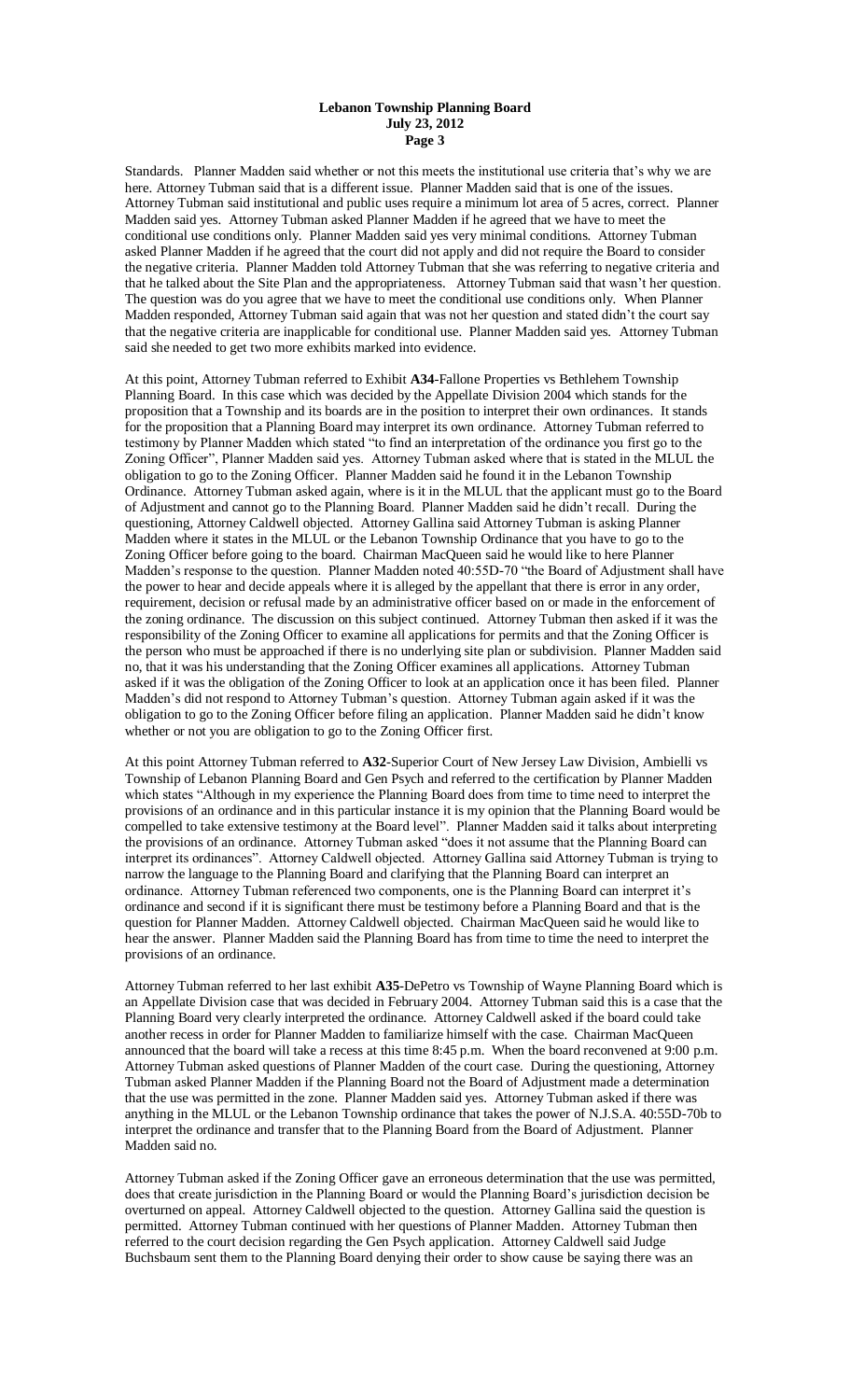adequate administrative remedy and allowed these proceedings to go forward. Attorney Caldwell said Judge Buchsbaum was wrong and misapplied this case. Attorney Tubman said the court concluded that the powers in a proceeding before a Planning Board to approve a site plan and the objectors did not have the statutory authorization to pursue an interpretation. Attorney Caldwell objected to questions asked by Attorney Tubman. Attorney Gallina said the context of the question was if Planner Madden or one of the objectors sought an interpretation of the ordinance. Attorney Tubman said the objectors are attempting to parse terms giving part of the definition under the NAICS Code or part of the definition under Moskowitz and is so confused, is this a hospital, a residential substance treatment use or does it belong attached to a hospital. Attorney Tubman said they did not seek interpretation by Planning Board who did not feel an interpretation was needed otherwise the applicant would not have been there. Attorney Tubman said the question and portion she is addressing in the DePetro case is that it was upheld by the Appellate Division that if the objectors felt that there was a question of interpretation they should have taken it to the Board of Adjustment. Attorney Gallina said the objectors did go to Superior Court and the court ruled that their application was premature and there was no evidence of irreparable harm.

Chairman MacQueen said what he has gathered is that the objectors could have gone to the Board of Adjustment for an interpretation even though we are here. Attorney Tubman said that is correct. Attorney Tubman said they did not seek an interpretation because they did not believe they needed one. At this time, there was discussion back and forth between, Attorney Gallina, Attorney Tubman and Attorney Caldwell. Attorney Tubman said she has concluded her questioning of Planner Madden. Chairman MacQueen opened the hearing to the public for questions of Planner Madden. The following people asked many questions of Planner Madden: Neil Grossman Vernoy Road, Anthony Casale Boulder Field Road and Lisa Falkenstern Ravine Road. At the conclusion of the public questions, Attorney Caldwell asked to redirect and stated it will take more than 10 minutes and asked since this application is being carried to the July 31<sup>st</sup> date, said he would like to start his redirect at that time. Planner Madden said he wasn't available for the July 31<sup>st</sup> date. Chairman MacQueen asked how long will his redirect actually take. Attorney Caldwell said at least 20 minutes or so. Chairman MacQueen asked Attorney Tubman how long her questioning will take. Her response was two minutes.

Attorney Caldwell began his redirect of Planner Madden referencing the NAICS, Section 62, Health Care and Social Assistance and asked Planner Madden if he has brought with him a complete copy of Section 62. Planner Madden said yes at the request of Mr. Skidmore. Planner Madden noted that NAICS is a classification system for establishments which can be defined as single physical location where business is conducted or where services or industrial operations are performed. Planner Madden said these codes and the organizational system they relate to are used by many professionals. Attorney Caldwell asked Planner Madden to read in Section entitled "Sector as a Whole" and asked him to read the two sentences beginning with "The industries in this sector are arranged". Attorney Caldwell then directed him to page 645 and asked him to read from "Titled 623220 – Residential Mental Health and Substance Abuse Facilities" specifically the main section of that description. Planner Madden stated "This industry comprises establishments primarily engaged in providing residential care and treatment for patients with mental health and substance abuse illnesses. These establishments provide room, board, supervision and counseling services. Although medical services may be available at these establishments, they are incidental to the counseling, mental rehabilitation and support services offered and they generally provide a wide range of social services in addition to counseling". Attorney Caldwell referred back to the Lebanon Township Ordinances and asked Planner Madden if there is a definition for a residential treatment facility. Planner Madden said no. Attorney Caldwell then asked if there was a definition for a hospital. Planner Madden said no. Attorney Caldwell then asked if there was a definition for a public or quasi-public use. Planner Madden said he didn't think so.

Attorney Caldwell asked Planner Madden what extent the disparity between the type of use that is being discussed in a case and the use that is being proposed here and the impact does it have in his opinion. Planner Madden said it is irrelevant to this board decision on this application. Attorney Caldwell asked Planner Madden to read what the State Legislature has said the informal review of a concept plan means. Attorney Caldwell then asked Planner Madden to read the definition from MLUL 40:55D-72. Attorney Caldwell went over Appeals to the Board of Adjustment, the definition of MLUL 40:55D-3 Application for Development. Attorney Caldwell then referred to the NJ Register. Planner Madden said it is a publication of administrative rescissions, additions, corrections. Attorney Caldwell referred to Volume 43, Issue 17 issued on September 6, 2011 and asked Planner Madden what the bold print references. Planner Madden said "Licensure of Residential Substance Abuse Disorders Treatment Facilities". Attorney Caldwell asked if there was a statutory authority that is being predicated. Planner Madden said yes and cited N.J.S.A. 26:2BB-5 through 6, 26:2B-7 and in particular 26:2B-14. Planner Madden quoted "Manual of Standards for Licensure of Residential Substance Abuse Treatment Facilities was adopted November 15, 1999 and expired November 15, 2004. Even though the rules expired, the standards and procedures in the former rules have continued to be used and constitute the current requirement and standards for Licensure of Residential Substance Abuse Disorders Treatment Facilities in New Jersey". Attorney Caldwell asked if this is different than a hospital. Planner Madden said yes. Attorney Caldwell directed Planner Madden to page 20 and asked him to read the definition regarding residential substance use disorders and treatment facility or program. Planner Madden said a " Residential Substance Abuse Disorders Treatment Facility or program means a facility or a distinct part a facility that provides care for the treatment of substance use disorders for 24 or more consecutive hours to two or more clients who are not related". The term Residential Substance Abuse Disorders Treatment Facility is a facility that provides Residential Substance